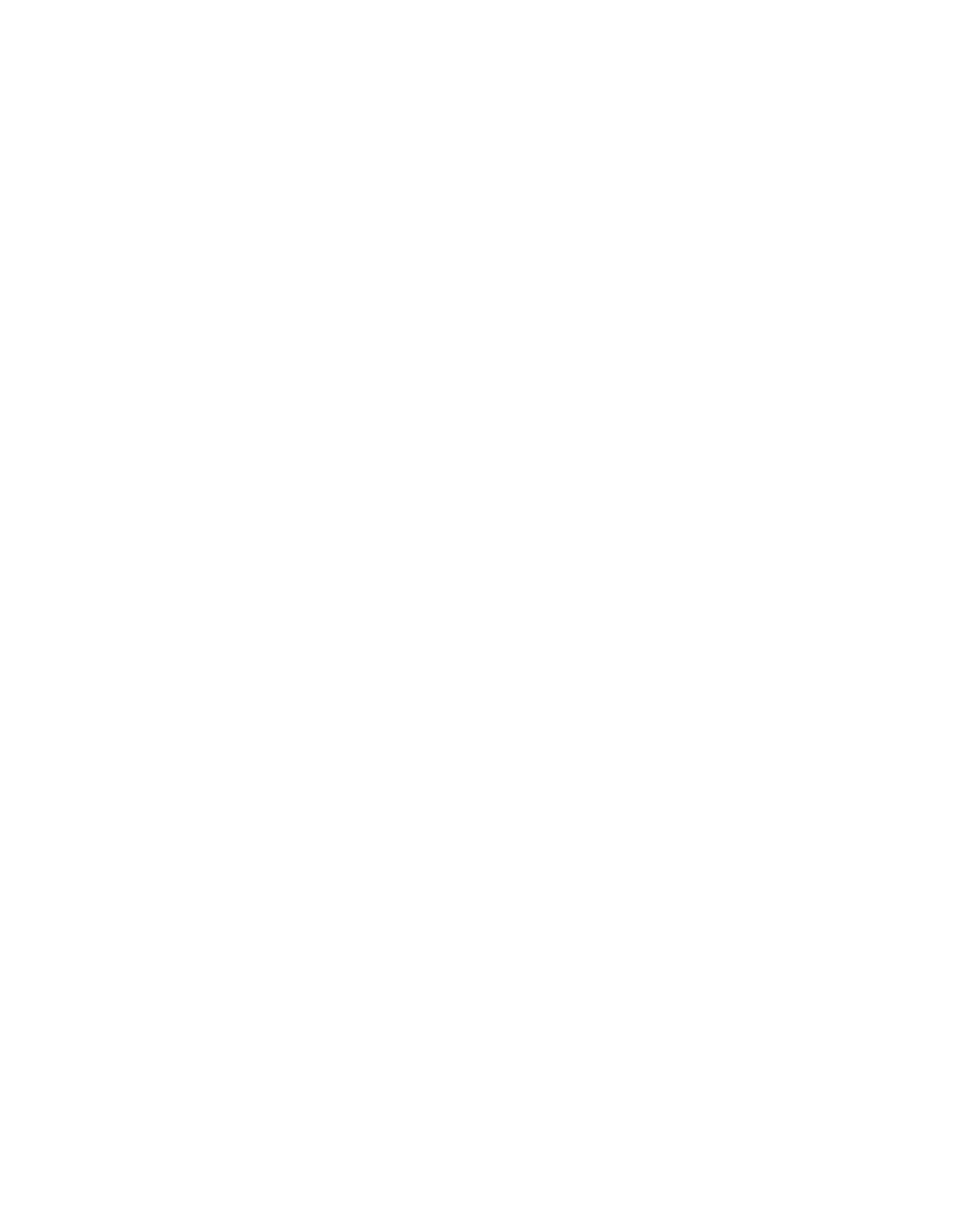# **INA ROAD TRAFFIC INTERCHANGE (TI) TO RUTHRAUFF ROAD TI STUDY INTERSTATE 10 PUBLIC HEARING**

The Arizona Department of Transportation, in conjunction with the Federal Highway Administration,<br>The Arizonal Actual Anublic hosting to obtain public comment on the Draft Environmental Assessment **PHOENIX** | W. Ina Rd. invites you to attend a public hearing to obtain public comment on the Draft Environmental Assessment for the Interstate 10: Ina Road Traffic Interchange (TI) to Ruthrauff Road TI study.

The purpose of this hearing is to provide information about the preferred alternative and its potential environmental impacts and to receive public comments on the Draft Environmental Assessment. The hearing will follow the requirements of the National Environmental Policy Act.

The purpose of the project is to increase traffic capacity and circulation on Interstate 10 between Ina Road and Ruthrauff Road. Potential improvements include freeway reconstruction and widening; improvement of traffic interchanges and crossroads; grade separation of crossroads and railroad crossings at Ina, Sunset and Ruthrauff roads; and reconstruction and widening of bridges over Orange Grove Road, the Cañada del Oro Wash and Rillito Creek.

The community is encouraged to ask questions and provide comments on the proposed improvements. Team members will be available to answer questions and discuss individual and property-specific concerns. Maps and displays will be available for viewing. Public comments can be submitted by written comment form, or given verbally during the formal comment session or to a court reporter who will be present at the hearing.

#### The Draft Environmental Assessment document is available for viewing online at www.azdot.gov/ina2rr and a hard copy is available for review at the following locations:

- y Flowing Wells Branch Library, 1730 W. Wetmore Road, Tucson, AZ 85705
- Nanini Branch Library, 7300 N. Shannon Road, Tucson, AZ 85741
- y Wheeler Taft Abbett, Sr. Branch Library, 7800 N. Schisler Drive, Tucson, AZ 85743
- Town of Marana Operations Center, 5100 W. Ina Road, Tucson, AZ 85743
- y ADOT, 1221 S. Second Ave., Tucson, AZ 85713

You also will have an opportunity to view both the Draft Environmental Assessment and the Initial Design Concept Report at the public hearing.

Comments will be accepted at the meeting as well as by mail to ADOT Outreach Team, 2540 N. Tucson Blvd., Tucson, AZ 85716; by fax to 520-327-4687; or by email to ina2rr@azdot.gov. To be included in the project record, comments must be submitted no later than Friday, July 6, 2012.

> **TODD EMERY** ADOT Tucson District Engineer



ASADUL KARIM



**5 to 7:30 p.m., Presentation at 5:15 p.m. Ellie Towne Flowing Wells Community Center 1660 W. Ruthrauff Road, Tucson, AZ 85705** YOUR INPUT IS NEEDED!

Americans with Disabilities Act: Persons with a disability may request reasonable accommodations by calling 520-327-6077. Requests should be made by Thursday, June 14, 2012. This notice is available in alternative formats. Please contact the ADOT Outreach Team at 520-327-6077 for a copy.

Este documento está disponible en español llamando al 520-327-6077.

#### **THIS NEWSPAPER NOTICE AND OTHER PROJECT INFORMATION ARE AVAILABLE AT: www.azdot.gov/ina2rr**

**JENNIFER TOTH** ADOT State Engineer

JAMES LEMMON ADOT Environmental Planner

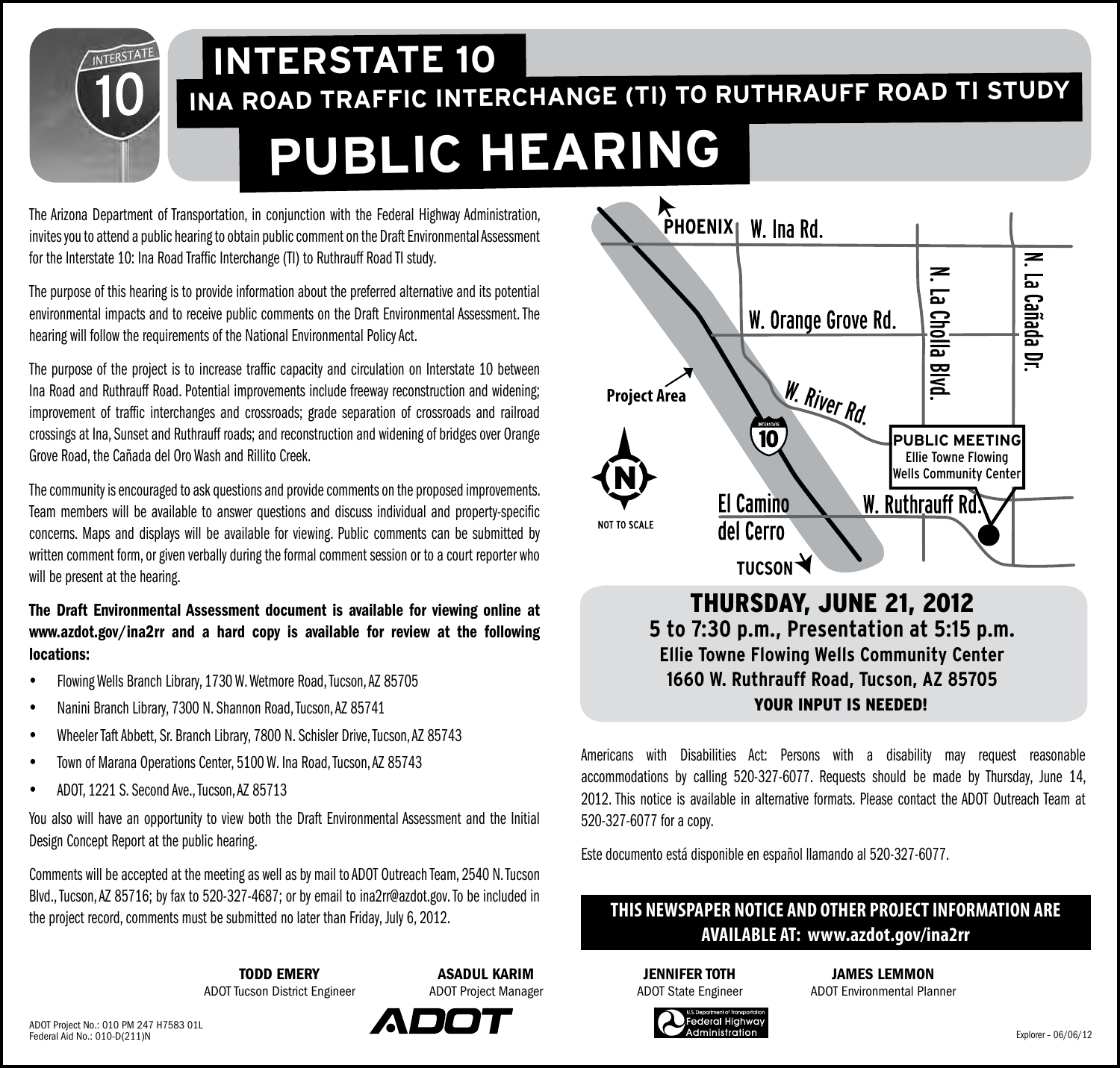

## **INA ROAD TRAFFIC INTERCHANGE (TI) TO RUTHRAUFF ROAD TI INTERSTATE 10 STUDY PUBLIC HEARING**

The Arizona Department of Transportation, in conjunction with the Federal Highway Administration, invites you to attend a public hearing to obtain public comment on the Draft Environmental Assessment for the Interstate 10: Ina Road Traffic Interchange (TI) to Ruthrauff Road TI study.

The purpose of this hearing is to provide information about the preferred alternative and its potential environmental impacts and to receive public comments on the Draft Environmental Assessment. The hearing will follow the requirements of the National Environmental Policy Act.

The purpose of the project is to increase traffic capacity and circulation on Interstate 10 between Ina Road and Ruthrauff Road. Potential improvements include freeway reconstruction and widening; improvement of traffic interchanges and crossroads; grade separation of crossroads and railroad crossings at Ina, Sunset and Ruthrauff roads; and reconstruction and widening of bridges over Orange Grove Road, the Cañada del Oro Wash and Rillito Creek.

The community is encouraged to ask questions and provide comments on the proposed improvements. Team members will be available to answer questions and discuss individual and property-specific concerns. Maps and displays will be available for viewing. Public comments can be submitted by written comment form, or given verbally during the formal comment session or to a court reporter who will be present at the hearing.

The Draft Environmental Assessment document is available for viewing online at www.azdot.gov/ina2rr and a hard copy is available for review at the following locations:

- Flowing Wells Branch Library, 1730 W. Wetmore Road, Tucson, AZ 85705
- Nanini Branch Library, 7300 N. Shannon Road, Tucson, AZ 85741
- y Wheeler Taft Abbett, Sr. Branch Library, 7800 N. Schisler Drive, Tucson, AZ 85743
- Town of Marana Operations Center, 5100 W. Ina Road, Tucson, AZ 85743
- y ADOT, 1221 S. Second Ave., Tucson, AZ 85713



#### Thursday, June 21, 2012 **5 to 7:30 p.m., Presentation at 5:15 p.m. Ellie Towne Flowing Wells Community Center 1660 W. Ruthrauff Road, Tucson, AZ 85705** YOUR INPUT IS NEEDED!

You also will have an opportunity to view both the Draft Environmental Assessment and the Initial Design Concept Report at the public hearing.

Comments will be accepted at the meeting as well as by mail to ADOT Outreach Team, 2540 N. Tucson Blvd., Tucson, AZ 85716; by fax to 520-327-4687; or by email to ina2rr@azdot.gov. To be included in the project record, comments must be submitted no later than Friday, July 6, 2012.

Americans with Disabilities Act: Persons with a disability may request reasonable accommodations by calling 520-327-6077. Requests should be made by Thursday, June 14, 2012. This notice is available in alternative formats. Please contact the ADOT Outreach Team at 520-327-6077 for a copy.

Este documento está disponible en español llamando al 520-327-6077.

#### **THIS NEWSPAPER NOTICE AND OTHER PROJECT INFORMATION ARE AVAILABLE AT: www.azdot.gov/ina2rr**

**TODD EMERY** ADOT Tucson District Engineer

ASADUL KARIM ADOT Project Manager

Jennifer toth ADOT State Engineer

JAMES LEMMON ADOT Environmental Planner



ederal Highway:  $dministration$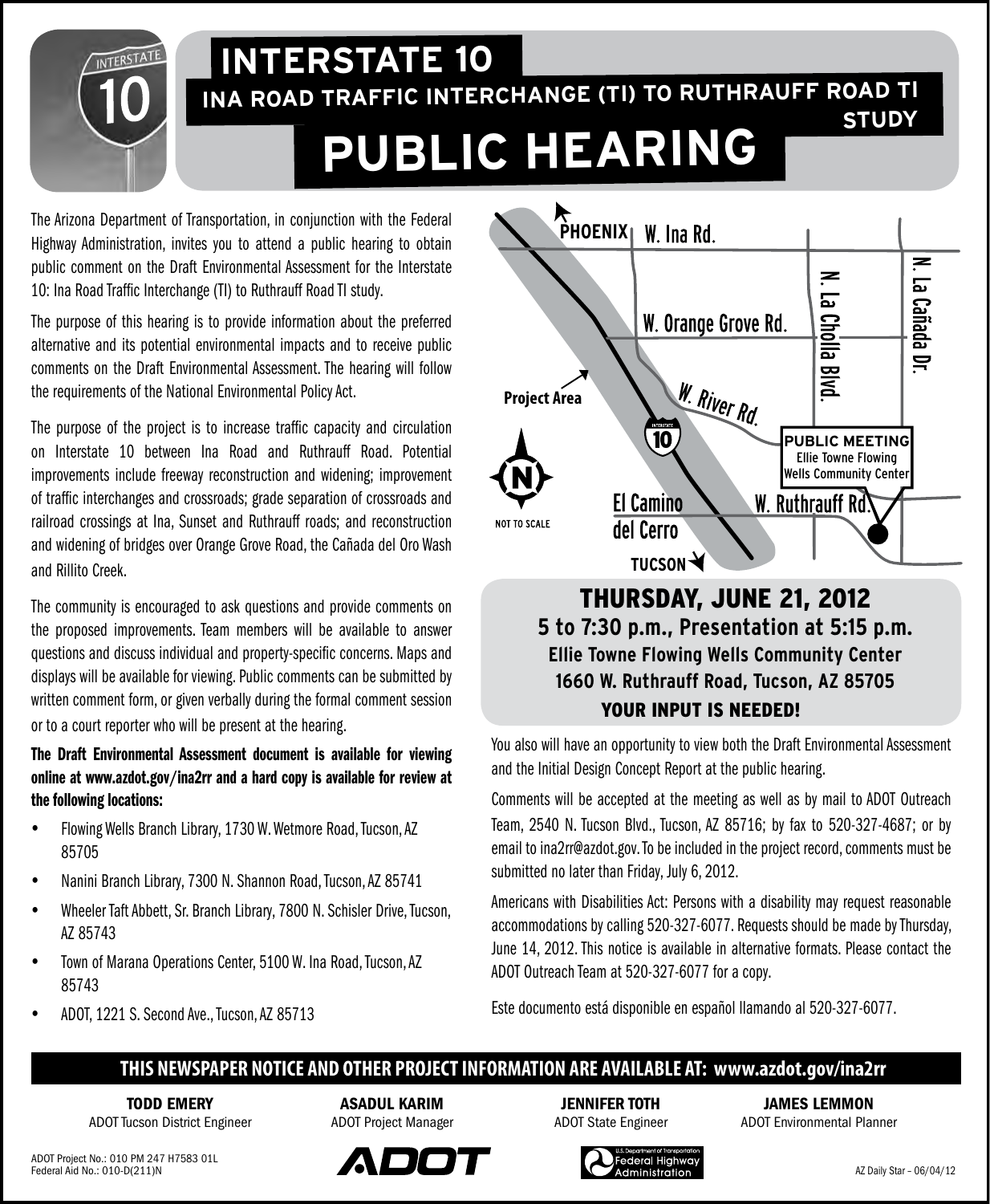Arizona Department of Transportation <adot@service.govdelivery.com> Public Hearing for Interstate 10: Ina to Ruthrauff Roads Traffic Interchanges Study on June 21 June 4, 2012 3:20 PM



#### **Public Hearing for Interstate 10: Ina to Ruthrauff Roads Traffic Interchanges Study on June 21**

TUCSON – The Arizona Department of Transportation, in conjunction with the Federal Highway Administration, invite the community to attend a public hearing for the Interstate 10: Ina to Ruthrauff roads traffic interchanges study.

| Date:     | Thursday, June 21                                 |
|-----------|---------------------------------------------------|
| Time:     | 5 to 7:30 p.m. (Presentation begins at 5:15 p.m.) |
| Location: | Ellie Towne Flowing Wells Community Center        |
|           | 1660 W. Ruthrauff Road. Tucson. AZ 85705          |

The purpose of the hearing is to obtain public comment on the Draft Environmental Assessment for the project. Attendees of the meeting will have an opportunity to view both the project's Draft Environmental Assessment and the Initial Design Concept Report, which evaluates proposed alternatives — including the consequences of not making any improvements in the study area (no-build alternative).

The proposed improvements aim to increase capacity and enhance safety on I-10 between Ina and Ruthrauff roads for motorists and truck traffic. Potential improvements include freeway reconstruction and widening; improvement of traffic interchanges and crossroads; grade separation of crossroads and railroad crossings at Ina, Sunset and Ruthrauff roads; and reconstruction and widening of bridges over Orange Grove Road, the Cañada del Oro Wash and Rillito Creek.

Residents, organizations, businesses and affected motorists will have an opportunity to view the alternatives, discuss individual and property-specific concerns with project team members, and share their thoughts and opinions at the public hearing. Maps, displays and handouts of the proposed build alternative will also be available for viewing.

The Draft Environmental Assessment document is available for viewing online at [www.azdot.gov/ina2rr](http://links.govdelivery.com/track?type=click&enid=ZWFzPTEmbWFpbGluZ2lkPTIwMTIwNjA0LjgwMzYyNjEmbWVzc2FnZWlkPU1EQi1QUkQtQlVMLTIwMTIwNjA0LjgwMzYyNjEmZGF0YWJhc2VpZD0xMDAxJnNlcmlhbD0xNjk2NTkzNCZlbWFpbGlkPWxvcmlAZ29yZGxleWRlc2lnbi5jb20mdXNlcmlkPWxvcmlAZ29yZGxleWRlc2lnbi5jb20mZmw9JmV4dHJhPU11bHRpdmFyaWF0ZUlkPSYmJg==&&&103&&&http://www.azdot.gov/ina2rr) and a hard copy is available for review at the following locations:

- Flowing Wells Branch Library, 1730 W. Wetmore Road, Tucson, AZ 85705
- Nanini Branch Library, 7300 N. Shannon Road, Tucson, AZ 85741  $\bullet$
- Wheeler Taft Abbett, Sr. Branch Library, 7800 N. Schisler Drive, Tucson, AZ 85743  $\bullet$
- Town of Marana Operations Center, 5100 W. Ina Road, Tucson, AZ 85743  $\bullet$
- ADOT, 1221 S. Second Ave., Tucson, AZ 85713

Attendees also will have an opportunity to view both the Draft Environmental Assessment and the Initial Design Concept Report at the public hearing.

Comments should be submitted by Friday, July 6, 2012.

For more information about the public hearing, please contact the ADOT Outreach Team at 520-327-6077. For more information about the project, please visit the project website at [www.azdot.gov/ina2rr.](http://links.govdelivery.com/track?type=click&enid=ZWFzPTEmbWFpbGluZ2lkPTIwMTIwNjA0LjgwMzYyNjEmbWVzc2FnZWlkPU1EQi1QUkQtQlVMLTIwMTIwNjA0LjgwMzYyNjEmZGF0YWJhc2VpZD0xMDAxJnNlcmlhbD0xNjk2NTkzNCZlbWFpbGlkPWxvcmlAZ29yZGxleWRlc2lnbi5jb20mdXNlcmlkPWxvcmlAZ29yZGxleWRlc2lnbi5jb20mZmw9JmV4dHJhPU11bHRpdmFyaWF0ZUlkPSYmJg==&&&103&&&http://www.azdot.gov/ina2rr) Local media should contact the ADOT Public Information Office at news@azdot.gov or 1-800-949-8057.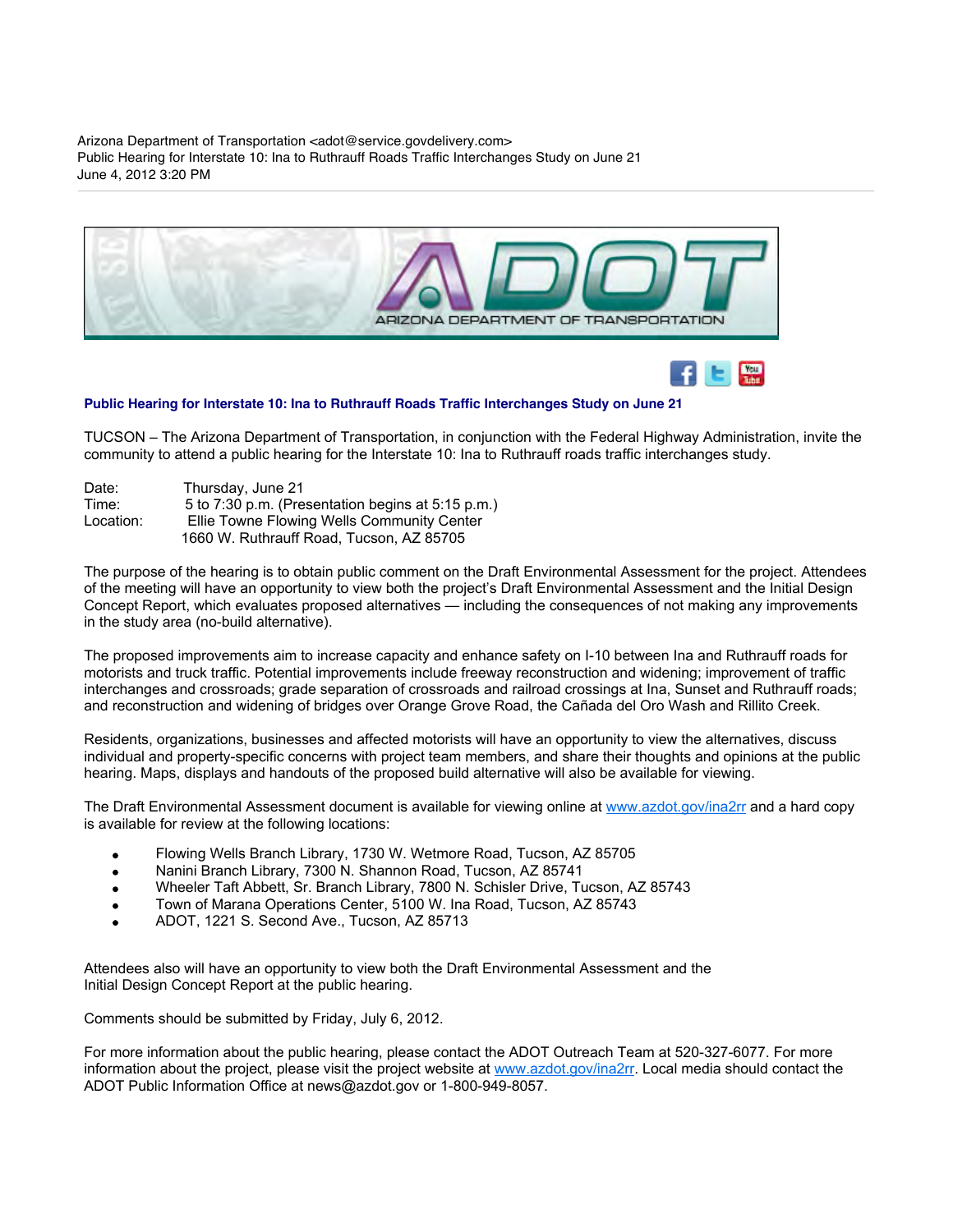This project will be managed by ADOT in conjunction with the Federal Highway Adminstration.

**C** SHARE

SUBSCRIBER SERVICES: [Manage Preferences](http://links.govdelivery.com/track?type=click&enid=ZWFzPTEmbWFpbGluZ2lkPTIwMTIwNjA0LjgwMzYyNjEmbWVzc2FnZWlkPU1EQi1QUkQtQlVMLTIwMTIwNjA0LjgwMzYyNjEmZGF0YWJhc2VpZD0xMDAxJnNlcmlhbD0xNjk2NTkzNCZlbWFpbGlkPWxvcmlAZ29yZGxleWRlc2lnbi5jb20mdXNlcmlkPWxvcmlAZ29yZGxleWRlc2lnbi5jb20mZmw9JmV4dHJhPU11bHRpdmFyaWF0ZUlkPSYmJg==&&&105&&&https://public.govdelivery.com/accounts/AZDOT/subscriber/new?preferences=true) | [Delete Profile](http://links.govdelivery.com/track?type=click&enid=ZWFzPTEmbWFpbGluZ2lkPTIwMTIwNjA0LjgwMzYyNjEmbWVzc2FnZWlkPU1EQi1QUkQtQlVMLTIwMTIwNjA0LjgwMzYyNjEmZGF0YWJhc2VpZD0xMDAxJnNlcmlhbD0xNjk2NTkzNCZlbWFpbGlkPWxvcmlAZ29yZGxleWRlc2lnbi5jb20mdXNlcmlkPWxvcmlAZ29yZGxleWRlc2lnbi5jb20mZmw9JmV4dHJhPU11bHRpdmFyaWF0ZUlkPSYmJg==&&&106&&&https://public.govdelivery.com/accounts/AZDOT/subscriber/one_click_unsubscribe?verification=3.f3d6e7b5b173ec6423ab6a799446ff22&destination=lori@gordleydesign.com) | [Help](mailto:support@govdelivery.com)

Sent on behalf of ADOT by GovDelivery, Inc. • 206 S. 17th Ave • Phoenix, AZ 85007 • 602.712.7355

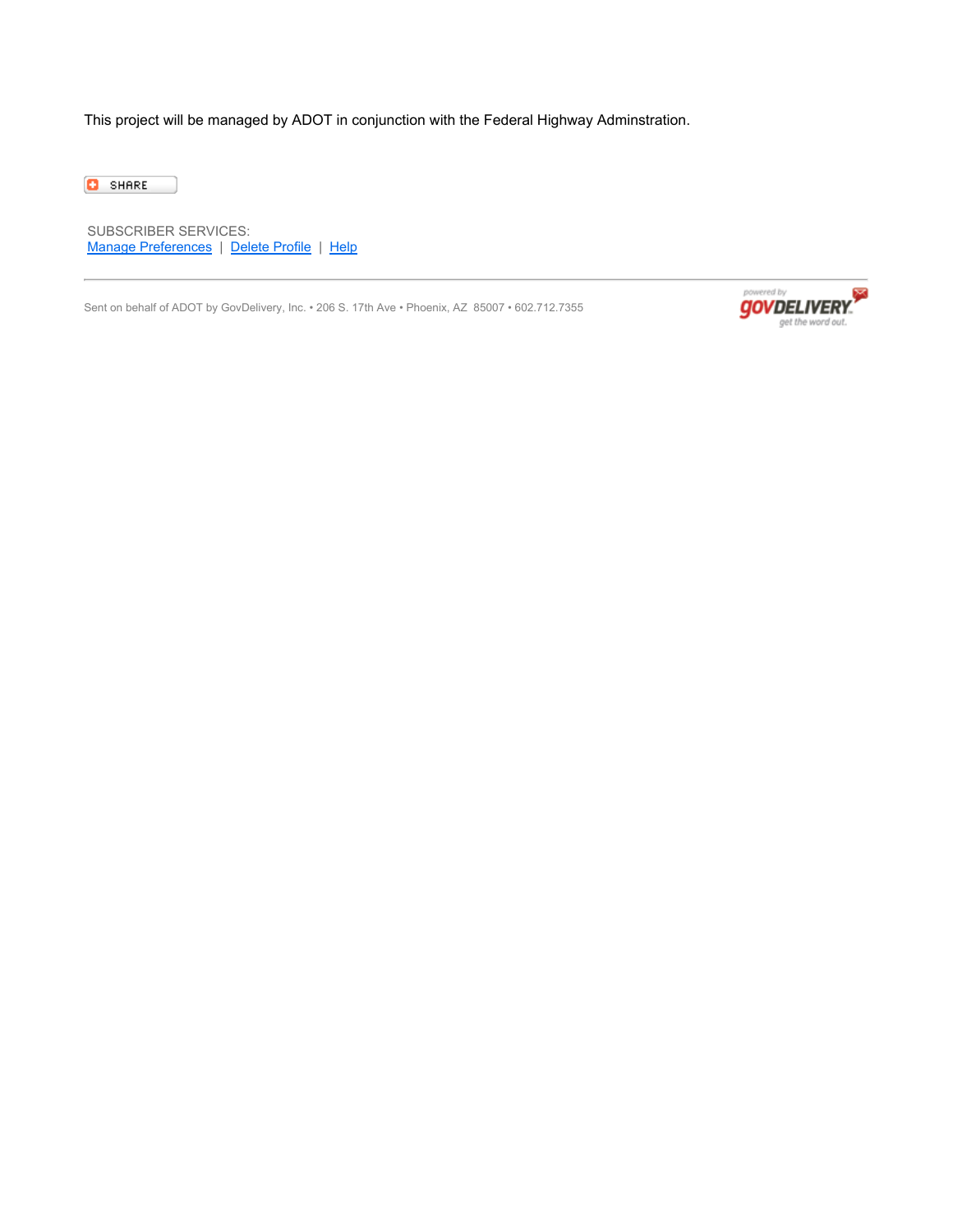

## **INA ROAD TRAFFIC INTERCHANGE (TI) TO RUTHRAUFF ROAD TI STUDY INTERSTATE 10 PUBLIC HEARING**

The Arizona Department of Transportation, in conjunction with the Federal Highway Administration, invites you to attend a public hearing to obtain public comment on the Draft Environmental Assessment for the Interstate 10: Ina Road Traffic Interchange (TI) to Ruthrauff Road TI study.

#### Thursday, June 21, 2012 **5 to 7:30 p.m., Presentation at 5:15 p.m. Ellie Towne Flowing Wells Community Center 1660 W. Ruthrauff Road, Tucson, AZ 85705** YOUR INPUT IS NEEDED!

The purpose of this hearing is to provide information about the preferred alternative and its potential environmental impacts and to receive public comments on the Draft Environmental Assessment. The hearing will follow the requirements of the National Environmental Policy Act.

The purpose of the project is to increase traffic capacity and circulation on Interstate 10 between Ina Road and Ruthrauff Road. Potential improvements include freeway reconstruction and widening; improvement of traffic interchanges and crossroads; grade separation of crossroads and railroad crossings at Ina, Sunset and Ruthrauff roads; and reconstruction and widening of bridges over Orange Grove Road, the Cañada del Oro Wash and Rillito Creek.

The community is encouraged to ask questions and provide comments on the proposed improvements. Team members will be available to answer questions and discuss individual and property-specific concerns. Maps and displays will be available for viewing. Public **For project information, visit www.azdot.gov/ina2rr**

comments can be submitted by written comment form, or given verbally during the formal comment session or to a court reporter who will be present at the hearing.

#### The Draft Environmental Assessment document is available for viewing online at www.azdot.gov/ina2rr and a hard copy is available for review at the following locations:

- y Flowing Wells Branch Library, 1730 W. Wetmore Road, Tucson, AZ 85705
- y Nanini Branch Library, 7300 N. Shannon Road, Tucson, AZ 85741
- y Wheeler Taft Abbett, Sr. Branch Library, 7800 N. Schisler Drive, Tucson, AZ 85743
- Town of Marana Operations Center, 5100 W. Ina Road, Tucson, AZ 85743
- y ADOT, 1221 S. Second Ave., Tucson, AZ 85713

You also will have an opportunity to view both the Draft Environmental Assessment and the Initial Design Concept Report at the public hearing.

Comments will be accepted at the meeting as well as by mail to ADOT Outreach Team, 2540 N. Tucson Blvd., Tucson, AZ 85716; by fax to 520-327-4687; or by email to ina2rr@azdot.gov. To be included in the project record, comments must be submitted no later than Friday, July 6, 2012.

Americans with Disabilities Act: Persons with a disability may request reasonable accommodations by calling 520-327-6077. Requests should be made by Thursday, June 14, 2012. This notice is available in alternative formats. Please contact the ADOT Outreach Team at 520-327-6077 for a copy.

Este documento está disponible en español llamando al 520-327-6077.